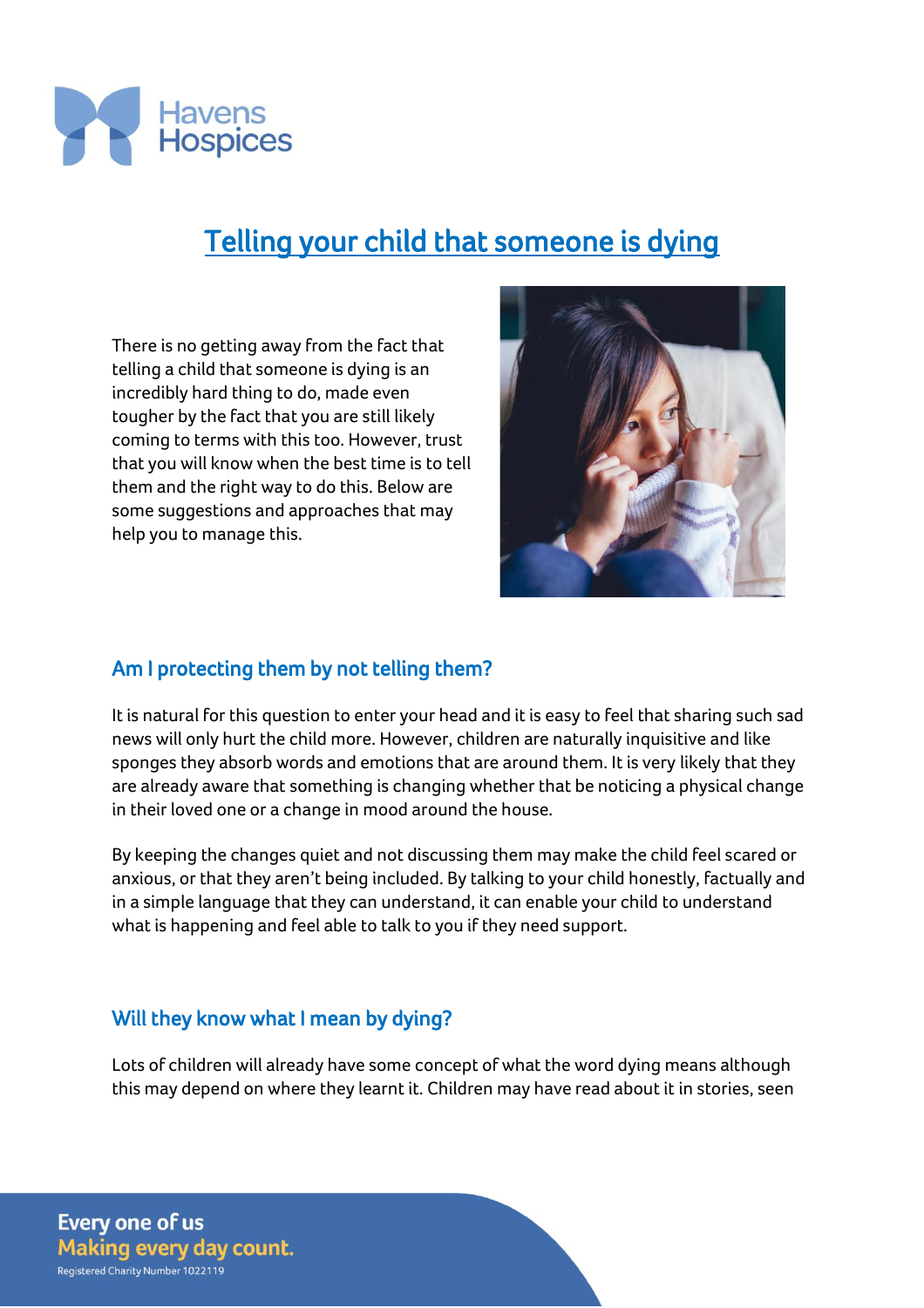something on TV or experienced a pet dying possibly. By using these examples and talking factually it can help your child to understand the true meaning of death and what this means. If you feel able to, you could ask them what they think the word might mean so that you can see what their understanding is. Some things you may say to help a young child to understand are below:

- When someone dies it means that their body doesn't work anymore.
- When someone dies, they are no longer breathing because their lungs have stopped working. Their heart no longer beats because that has stopped working too.
- When our body stops working it means that we can't do the things that we would normally do such as feel hot or cold, walk, talk, eat or feel pain.
- When someone dies it means that we won't be able to see them anymore.
- When someone dies it is forever and we are unable to change it.

By talking about death with your child it will allow them to feel that they can ask questions about what is happening. It will also open an opportunity to do special things with that loved one which they can treasure after the death. Sometimes, being excluded from the situation can bring about anger and frustration after the death that they weren't given a choice to say goodbye.

# What is the right thing to say?

There is no "right" thing to say. What you say will be unique to you and your relationship with the child as well as your own feelings, the child's age and your family's beliefs. When you choose to have this conversation, try and ensure that it is at a time that is right for you both, for example, a time when you aren't rushing off to do something else, or a time when your child is tired and hungry and may be unable to hear what you are saying fully. Some ideas you may want to factor in are:

- Having someone there to support you it may feel like a big responsibility to have the conversation alone and it is ok to feel that you would like support at this time. It may also give your child another person that they feel they can talk to about the situation if they need support in the future.
- Avoid using phrases like "gone to sleep", "slipped away" or "lost". Children often take things very literally and these phrases can cause confusion and upset. A young child may feel scared to go to sleep again in case they don't wake up, or may feel that if their loved one is lost then they could be found again.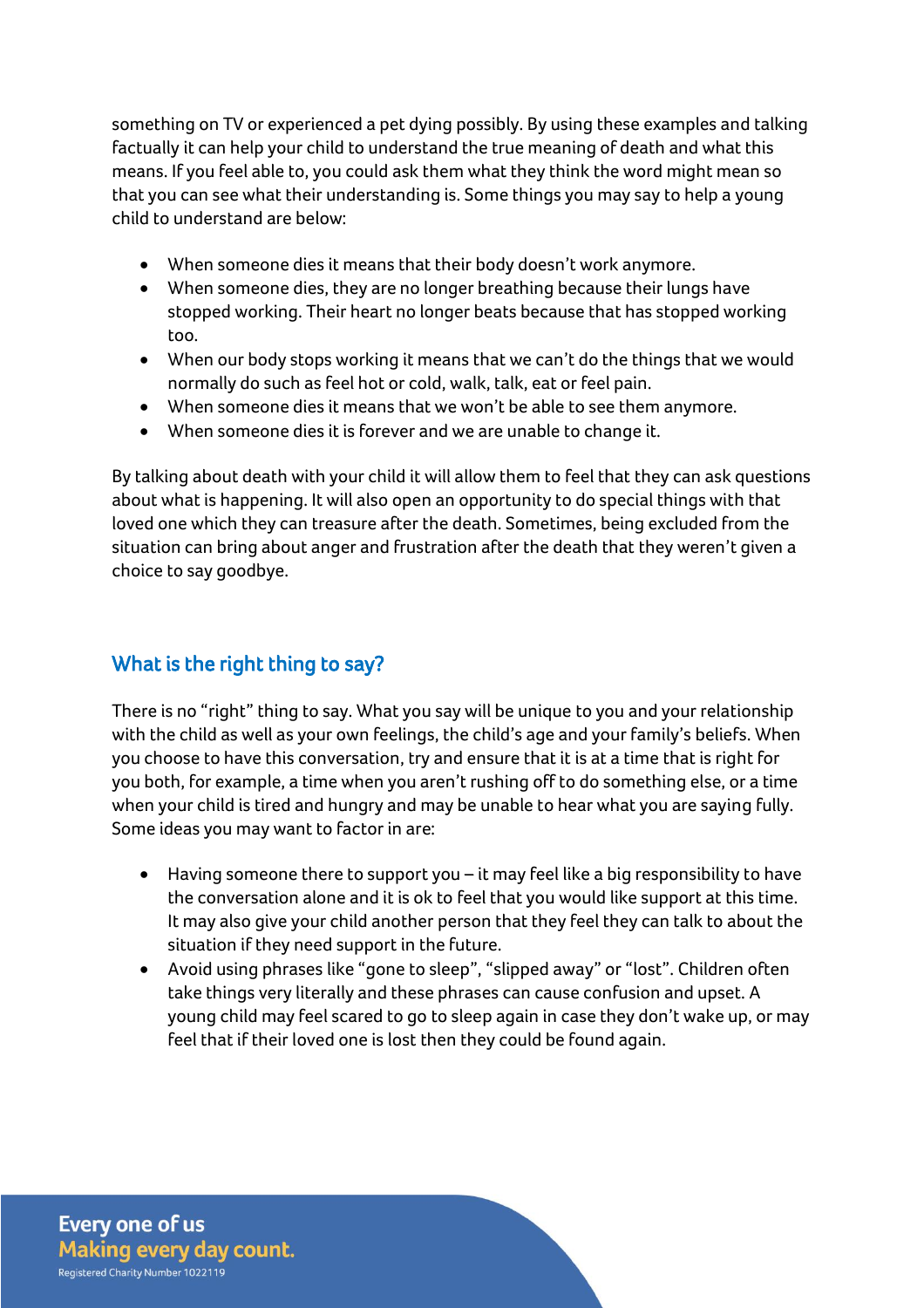It may feel harder to use factual words like "dead" or "dying" but these can help to ensure the child is clear about what is being said.

- It is likely that the conversation may bring up emotions for you too and that is natural. Try not to hide your emotions or feel that you must "be strong" but show them that it is ok to feel sad or angry about what is happening. This will help them to feel secure and acknowledge their feelings rather than keeping them trapped inside.
- Sometimes children may feel that it is their fault that this is happening or will want to change in order to make it go away e.g. "Is it because I told Daddy to go away the other day?" or "If I tell him I love him will he not die?" This is called bargaining. Reassure your child that it is not their fault and that this isn't happening because of something they have or haven't said or done.
- Don't worry if your child seems unphased by the news you have just delivered. Children may need time to process what has been said and children can't always focus on a topic for long periods of time. They may seem interested and listening one minute and run off to play football the next. Take it at their pace and don't feel you need to rush it all into one conversation if it isn't working.
- Encourage your child to ask questions to make sure that they understand. This will also help going forward when situations may change, and it is important they know that they can talk to you about this. Children may ask questions that seem strange to us and difficult to answer but it is important to offer the answers where you feel you can. For example, "What will Grandad look like when he is dead?" or "Can I have Grandad's train set when he has died?" Don't feel that you have to know the answers to everything that is asked but try to be honest. Acknowledge the question and answer it as best as you can so that the child feels they have been heard.
- Try not to promise things that aren't possible. If you are hurting, it may feel easier to say something that you feel makes your child feel better, for example "Of course I will be here for your birthday" or "Nanny will get better". We are unable to take away the pain for a child at this time but what we can offer is someone that they know they can trust and is telling them the truth. This will be invaluable after the death and they will feel heard and supported by you at this difficult time.
- Understand that you may have to say the same thing several times in order for it to sink in. Children will often ask questions a few times to clarify their own understanding or simply because they have forgotten everything that was said the first time. By repeating the same answers each time, it will help them to understand the facts.
- Be kind to yourself. You are likely worried about how your child may take the news but remember to look after yourself too.